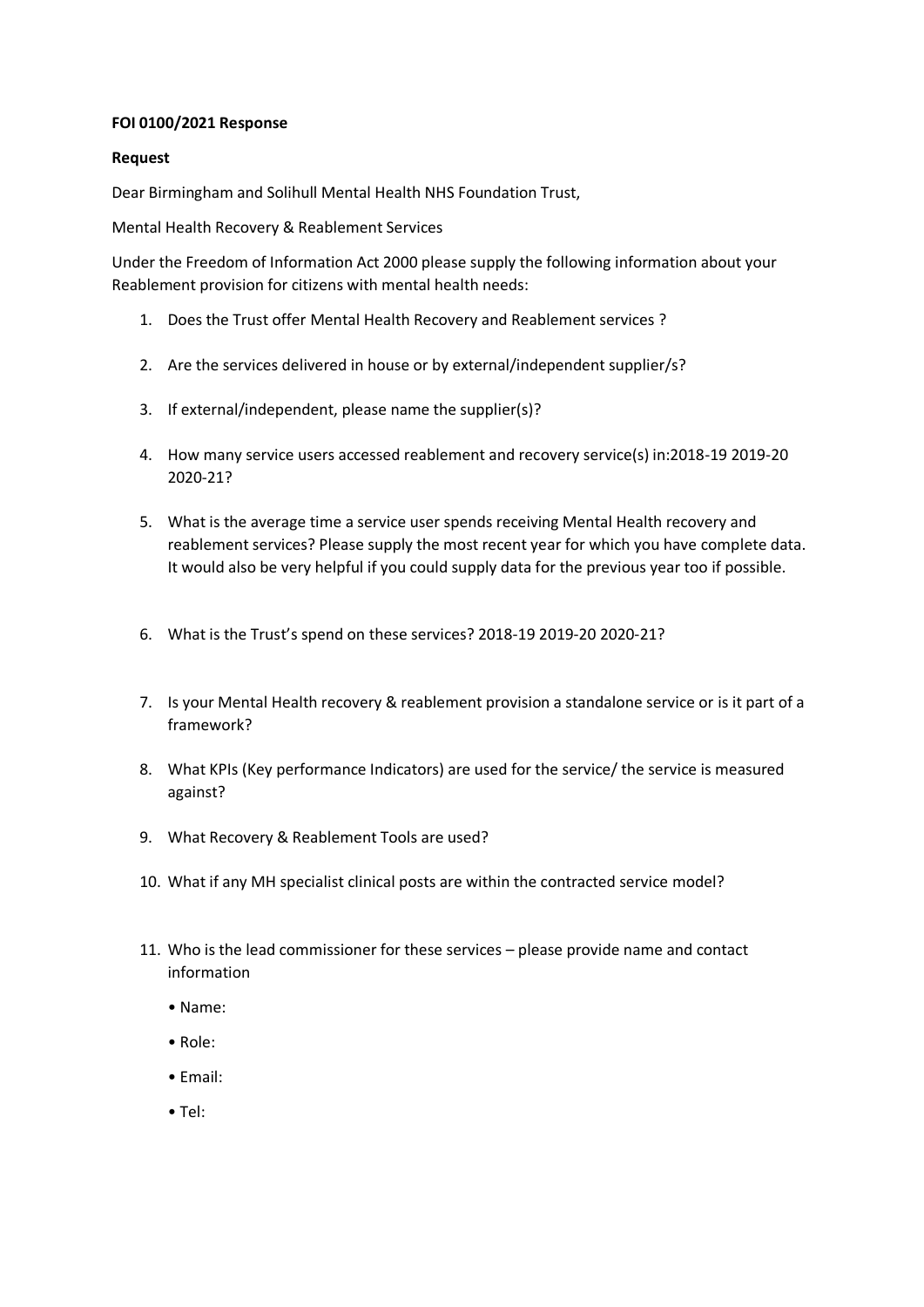Mental Health Specialist Social Care Transitions Service

Under the Freedom of Information Act 2000 please supply the following information about your Transition provision for citizens with mental health needs:

- 12. Does the Trust commission a social care transitions service for young people aged 16-25 with a primary support reason of mental health? If Yes, please detail the number of services:
	- delivered in house
	- delivered by external/Independent supplier/s?
	- If external/ independent, please name the supplier(s)?
- 13. How many service users accessed transition service(s) in: 2018-19 2019-20 2020-21
- 14. What is the average time a service user spends receiving the specialist social care Mental Health transition services? 2018-19 2019-20 2020-21. Please supply the most recent year for which you have complete data. It would also be very helpful if you could supply data for the previous year too if possible.
- 15. What is the annual spend on the transitions?
- 16. Is this provision a standalone service or is it part of a framework?
- 17. What KPIs (Key performance Indicators) are used for the service/ the service is measured against?
- 18. Please detail the commissioning contact for the service(s)?

Name:

Role:

Email:

Tel:

If you do not have this service but are developing a service for young people with a mental health primary support need, we would be interested in finding out more and sharing information and ideas regarding our plans.

Please detail the key contact for Mental Health social care commissioning.